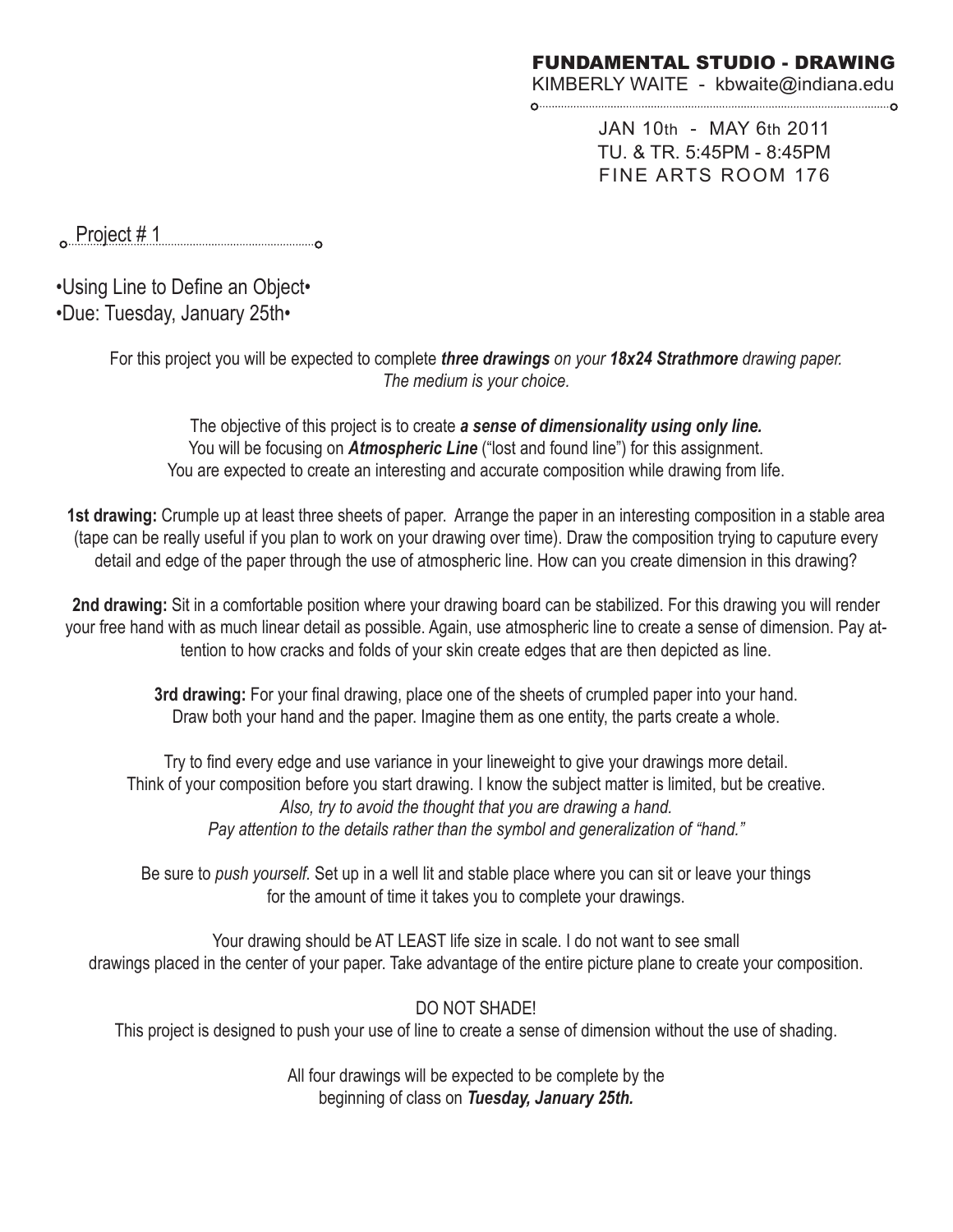KIMBERLY WAITE - kbwaite@indiana.edu 

> JAN 10th - MAY 6th 2011 TU. & TR. 5:45PM - 8:45PM FINE ARTS ROOM 176

**Project # 2** 

•Using Line to Define an Object• •Due: Tuesday, February 1st•

For this project you will be expected to complete *at least TWO drawings on your 18x24 Strathmore drawing paper.* 

The objective of this project is to use line and mark-marking to create an *interesting and accurate* composition while drawing from life.

For each drawing you will create your own still life to work from. Be sure to **push yourself***;* do not draw simple geometric shapes. Find forms and objects that you find visually interesting that compliment each other to build your still life. Be sure to set it up in a well lit and stable place where it can sit for the amount of time it takes you to complete it.

If you use the same object for more than one still life, draw it from a different angle, and be sure to change it up. Each composition should be different and well compiled.

**One drawing should employ cross contour, using atmospheric line. The medium choice is up to you.**

**The second drawing should explore a different medium as well as a different type of line and mark marking.** 

Your drawings should *fill your entire page*. I do not want to see small drawings placed in the center of your paper. Take advantage of the entire picture plane to create your composition. Keep your negative space in mind.

## **DO NOT SHADE!**

This project is designed to push your use of line to create a sense of dimension without the use of shading.

All four drawings will be expected to be complete and ready for critique by the beginning of class on Tuesday, February 1st.

\*There are examples of different line in the Powerpoints that I have provided on OnCourse.\*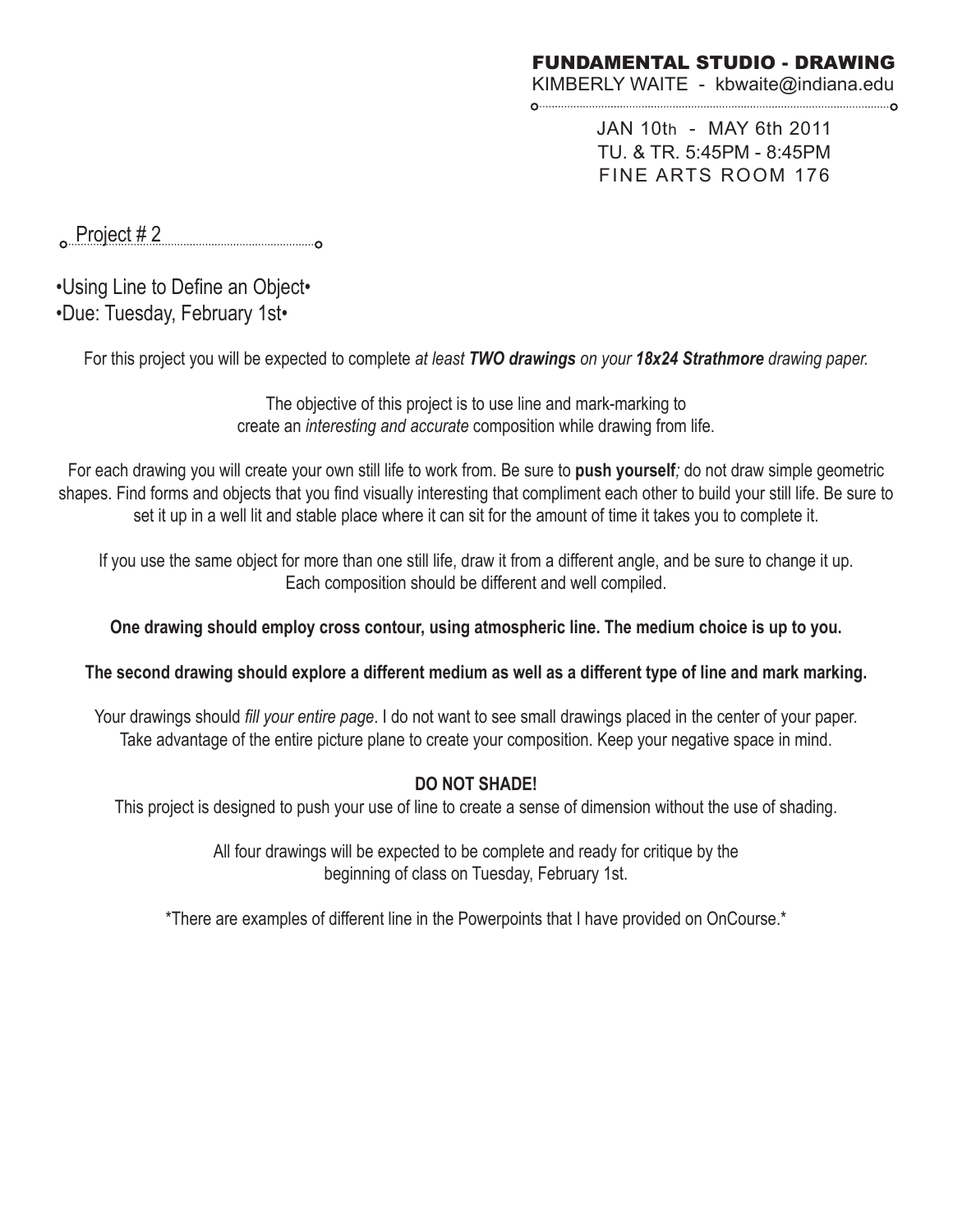KIMBERLY WAITE - kbwaite@indiana.edu

JAN 10th - MAY 6th 2011 TU. & TR. 5:45PM - 8:45PM FINE ARTS ROOM 176

 Project # 3 

•Creating Space Using Linear Perspective• •Due: Tuesday March 1st, 2011•

For this project you will be expected to complete at least **two drawings** on your **18x24 Strathmore** drawing paper.

The objective of this project is to **create a believable sense of space using linear perspective while drawing from life.**

**I expect you to work to the best of your abilities as well as to challenge yourself. Pay attention to your flaws, and correct them. Do not get caught up in small details until the full composition (starting with the architecture) is laid out and accurately drawn.** 

**Your drawings should fill and run off every edge of your page.**  Pay attention to your measuring, angles, proportions, and perspective. **Remember, everything is relative to each other. Do not shade, use only contour lines to define the space and the objects within it.**

#### **Drawing 1:**

Draw a space the exhibits two point perspective. The space should be accurate and believable. Remember to locate your horizon line and vanishing points first.

#### **Drawing 2:**

Draw a space from life, but use your point of view to distort the space. You will still be using accurate sighting, measuring, angles as well as the rules of linear perspective (for most cases). Think about interesting compositions and creative approaches. (i.e. mouse perspective, reflected perspective, birds eye) Remember you are **DRAWING FROM LIFE** so if you are working with mouse perspective, your head should be on the ground when you are getting your angles and measurements. If you are doing a reflected perspective, you should be looking at the space through an object that is distorting it. If drawing from a bird's eye view, you should be able to locate yourself high up somewhere to look down from. *This drawing should still be believable and convincing as a real space.* 

You must know the rules to break them correctly.

Both drawings are expected to be complete and ready for critique by the beginning of class on **Tuesday, March 1st, 2011.** 

\*Refer back to the Powerpoint on OnCourse for tips on perspective\*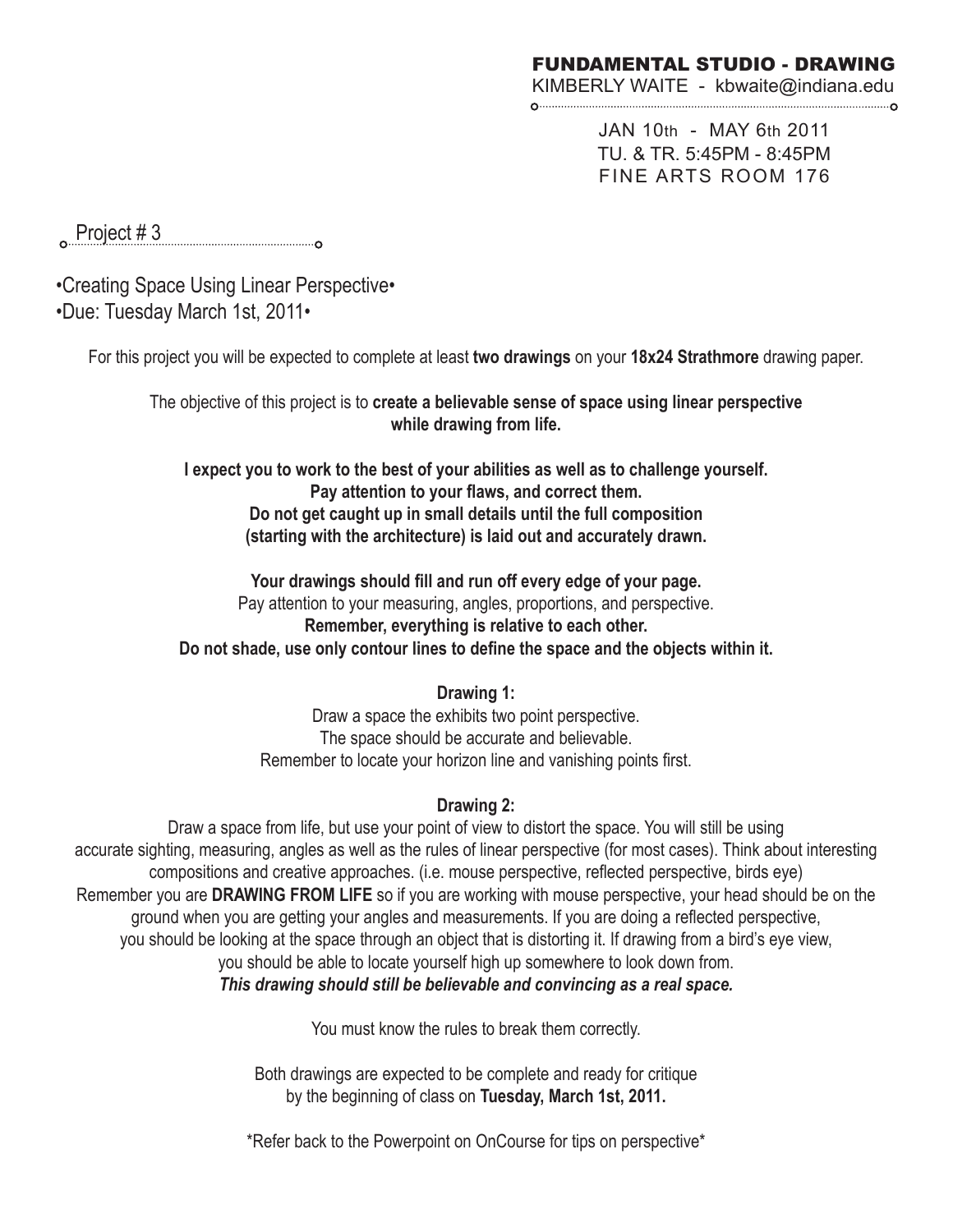KIMBERLY WAITE - kbwaite@indiana.edu

JAN 10th - MAY 6th 2011 TU. & TR. 5:45PM - 8:45PM FINE ARTS ROOM 176

 Project # 4 <u>。Project # 4 \_\_\_\_\_\_\_\_\_\_\_\_\_\_\_\_\_\_\_\_\_\_\_\_\_\_\_\_</u><br>•Due: Tuesday March 22nd, 2011•

*\*This is a two part project. The first and second part are not completely related, but will be collected and graded as one project.\**

### **Part #1 Using Ink Washes to Study Value**

Create an ink wash drawing/painting on watercolor paper. I handed out half sheets on Thursday (3rd). \*If you did not recieve a piece of paper, please contact me asap\*

Working at the studio or at home, create a still life with interesting lighting. When selecting objects, be sure to challenge yourself, but do not discourage yourself. Know your boundaries and push them, but not to the point of frustration. I want you to enjoy what you're doing, and to use the challange to keep it exciting. You should be working in the manner that we have been this past week in class.

**Do not ouline!** 

Your image should be created through your depiction of the shadow areas. It might not seem to make sense as first, but as you build your values the objects will fit in place. Instead of outlining objects, find edges of values that depict what you want to mark as a line. The contrast bewteen values is often what we mentally percieve as "line" when rather it should be thought of as an edge.

> *Be sure to check your measurements before going too dark with your values. Start with an EXTREMELY light wash to map out your drawing of your shadows.* Leave the paper white for your brightest highlights only.

**Your final image should include a full range of value. Look back to your value scale as reference.** 

### **Part #2 Master Work Replication**

Select a master artist from the suggested list that I have posted to OnCourse. If you are not familiar with some of their names, do a quick google image search to get a better grasp of their work.

You could select an artist because of their technique or as a way of solving problems you are having in your own drawing.

After choosing an artist, use the Fine Arts Library as your resource. Look up books of the artist you have chosen that contain images of their DRAWINGS. Books will hold better quality images for you to work from. Digital replications are often extremely poor in resolution. You are going to want the best image possible to work from. Make a photocopy of the image to tape on your drawing board as quick reference as you work, but also check out the book so you have a good quality original to work from for details.

#### **You are copying line for line**.

Work at the same scale as the piece you are copying *(the original size, not the size of the books image*). This will help you judge measurements and allow you to correctly work on proportion.

Approach the drawing as if you are drawing from life. Pay attention to relativity, angles, measurements, value, lighting, etc. Clean up your edges and smudge marks. Again, you are trying to replicate the drawing as exactly as possible. Do the work justice and bring it in to crit complete. Also bring the book you used as reference so we can compare.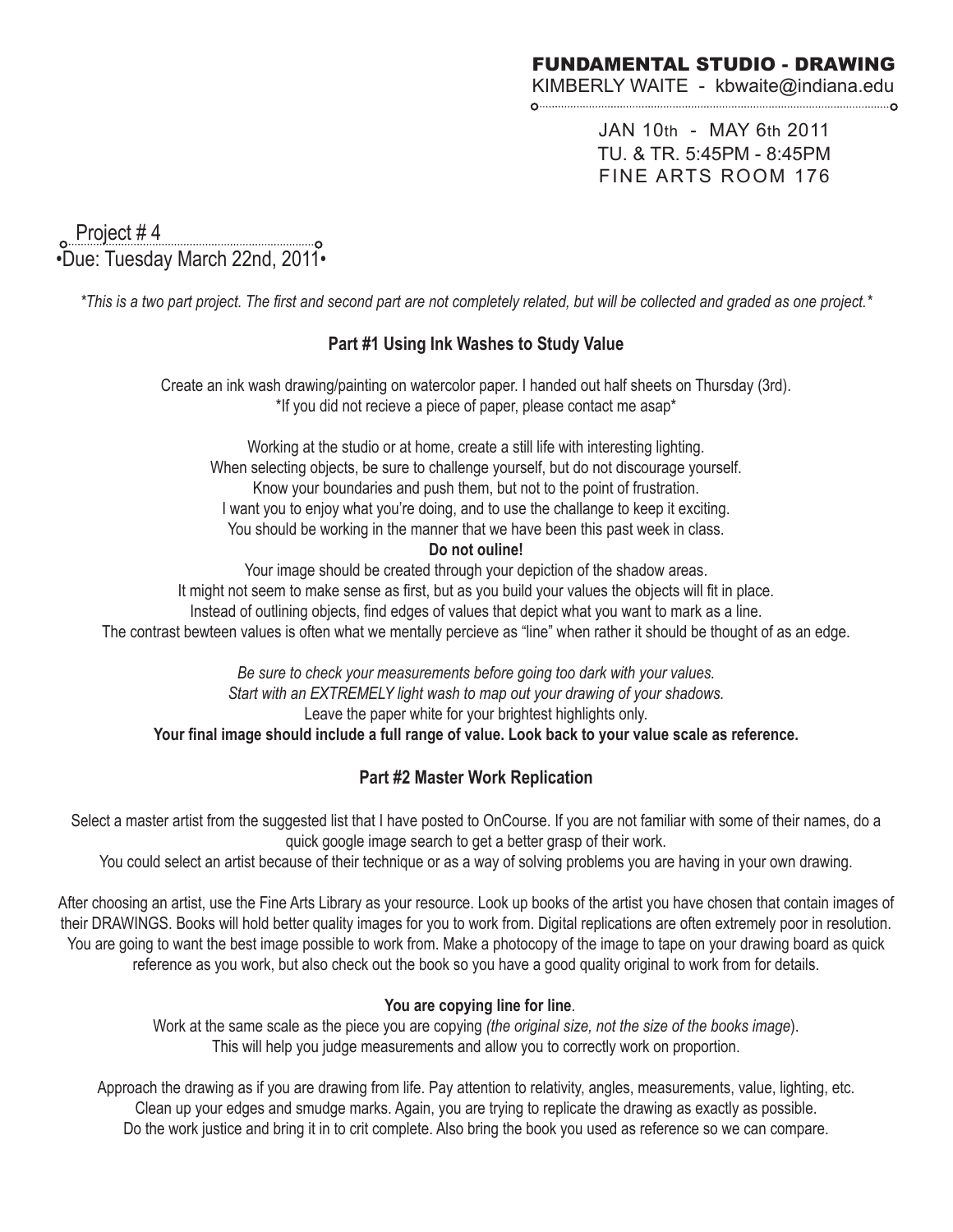KIMBERLY WAITE - kbwaite@indiana.edu 

> JAN 10th - MAY 6th 2011 TU. & TR. 5:45PM - 8:45PM FINE ARTS ROOM 176

 Project # 5 •Due: Tuesday April 5th, 2011• •Sketches Due: Tuesday March 29th• •In Progress Due: Thursday March 24th•

> For this assignment, I want you to start thinking creatively and subjectively about the objects you are choosing for your still life and also how you decide to light, arrange and organize them.

For this project you are expected to create **TWO** full compositions on separate sheets of 18"x24" paper. The drawings should be complete and ready for critique when you turn them in.

(You will be following the same guidelines for both drawings.)

First, brainstorm about your favorite movies and/or books. Think about their plots, story lines, concepts, etc. Now, think about their title. *How does the title relate to the film/book?* 

I want you to choose narrow down after your sketching to *TWO separate film/book titles* that you enjoy, and **create a full value drawing for each**. **The drawing should be able to share the same title as the film/book.** This does not mean that you should draw the characters from the film, or take exact details and draw them! Instead put your own twist on it. Think of objects that you can use and how the arrangement of them can guide the viewer's mind.

#### *\*Think creatively, not literally\**

Preparation:

Tuesday, March 29th, you are expected to come in with **15 ideas of titles** in your sketchbook, as well as **4 rough sketches for each**. From there, **narrow your ideas down to a solid 4 (two for each title that you've decided on)** sketches. These 4 sketches should be pretty fleshed out, **complete with the objects you will use, why those objects fit with you idea as well as you lighting options.** \*I will be discussing this all with you, one on one, so be prepared to explain yourself and you ideas.\*

Technical rules:

Use your strathmore paper, or buy other paper that you feel works with your concept. Must be at least 18"x24" Your drawings should hold a solid range of values. Refer back to your value charts if you are struggling. Pay attention to your lighting, how you light your objects can completely transform their meaning and how they are read. Think about dramatic approaches to lighting.

Have your drawings complete for critique! This means cleaned up, no rough edges. Set up in a location where you can leave the still life up, or mark your placement of objects so you can go back to it.

> *When you complete your drawing, the viewer should have a sense of your light source (think about light logic as we've discussed at the introduction to value, refer back to the powerpoint on OnCourse if you don't know what I am talking about).*